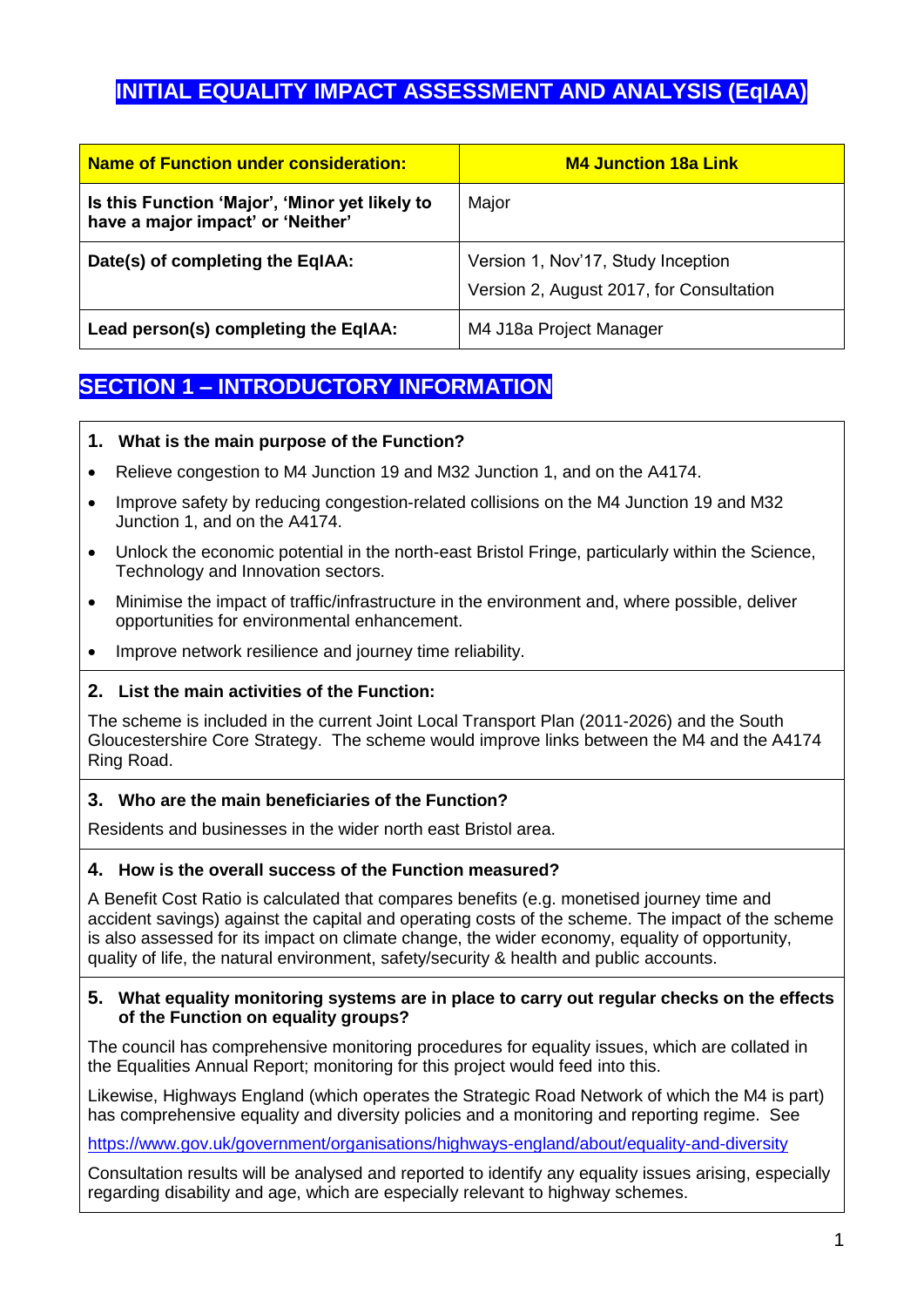#### **6. What are your equality related performance indicators/measure of success for this Function?**

Customer satisfaction amongst protected characteristic groups, especially 'Disability' and 'Age'.

# **SECTION 2 – INITIAL ASSESSMENT OF IMPACT**

### **7. Overview of impacts:**

| <b>Equality Group</b>                                                                                                                  | <b>Negative</b> | <b>Positive</b> | <b>No</b>     | <b>Unsure</b> | <b>Reason(s)</b>                                                                   |
|----------------------------------------------------------------------------------------------------------------------------------------|-----------------|-----------------|---------------|---------------|------------------------------------------------------------------------------------|
|                                                                                                                                        | <b>Impact</b>   | <b>Impact</b>   | <b>Impact</b> | of            |                                                                                    |
|                                                                                                                                        |                 |                 |               | <b>Impact</b> |                                                                                    |
| Women/Girls                                                                                                                            |                 |                 | $\times$      |               | Pending                                                                            |
| Men/Boys                                                                                                                               |                 |                 | $\times$      |               | consultation, 'no<br>impact' is selected,                                          |
| Lesbians, gay men & bisexuals                                                                                                          |                 |                 |               |               | although the                                                                       |
| Transgender people                                                                                                                     |                 |                 | $\times$      |               | scheme could                                                                       |
| White people (including Irish<br>people)                                                                                               |                 |                 | $\boxtimes$   |               | benefit all groups in<br>society by providing                                      |
| Asian or Asian British people                                                                                                          |                 |                 | $\times$      |               | a significant                                                                      |
| <b>Black or Black British people</b>                                                                                                   |                 |                 | $\times$      |               | improvement in the                                                                 |
| People of mixed heritage                                                                                                               |                 |                 |               |               | local transport<br>network and access                                              |
| Chinese people                                                                                                                         |                 |                 | $\times$      |               | to jobs and services.                                                              |
| Travellers (gypsy/Roma/Irish<br>heritage)                                                                                              |                 |                 | $\times$      |               |                                                                                    |
| People from other ethnic groups                                                                                                        |                 |                 | $\boxtimes$   |               |                                                                                    |
| <b>Disabled People:</b>                                                                                                                |                 |                 |               |               |                                                                                    |
| Physical impairment, e.g. mobility<br>issues which mean using a wheelchair<br>or crutches.                                             |                 |                 |               | $\boxtimes$   | Although the new<br>infrastructure would<br>be fully compliant                     |
| Sensory impairment, e.g.<br>blind/having a serious visual<br>impairment, deaf/having a serious<br>hearing impairment.                  |                 |                 |               | $\times$      | with disability<br>access<br>requirements,<br>'unsure of impact' is                |
| Mental health condition, e.g.<br>depression or schizophrenia.                                                                          |                 |                 |               | $\boxtimes$   | selected for some<br>categories as these                                           |
| Learning disability/difficulty, e.g.<br>Down's syndrome or dyslexia, or<br>cognitive impairment such as autistic<br>spectrum disorder. |                 |                 |               | $\times$      | could be impacted<br>and this will be<br>further considered in<br>the light of the |
| Long-standing illness or health<br>condition, e.g. cancer, HIV,<br>diabetes, chronic heart disease<br>epilepsy.                        |                 |                 |               | $\times$      | consultation results.                                                              |
| Other health problems or<br>impairments.                                                                                               |                 |                 |               | $\times$      |                                                                                    |
| <b>Older People</b>                                                                                                                    |                 |                 |               | $\times$      |                                                                                    |
| <b>Children and Young People</b>                                                                                                       |                 |                 |               |               |                                                                                    |
| <b>Faith Groups</b>                                                                                                                    |                 |                 | $\times$      |               |                                                                                    |
| <b>Pregnancy &amp; Maternity</b>                                                                                                       |                 |                 |               |               |                                                                                    |
| Marriage & Civil Partnership                                                                                                           |                 |                 | $\times$      |               |                                                                                    |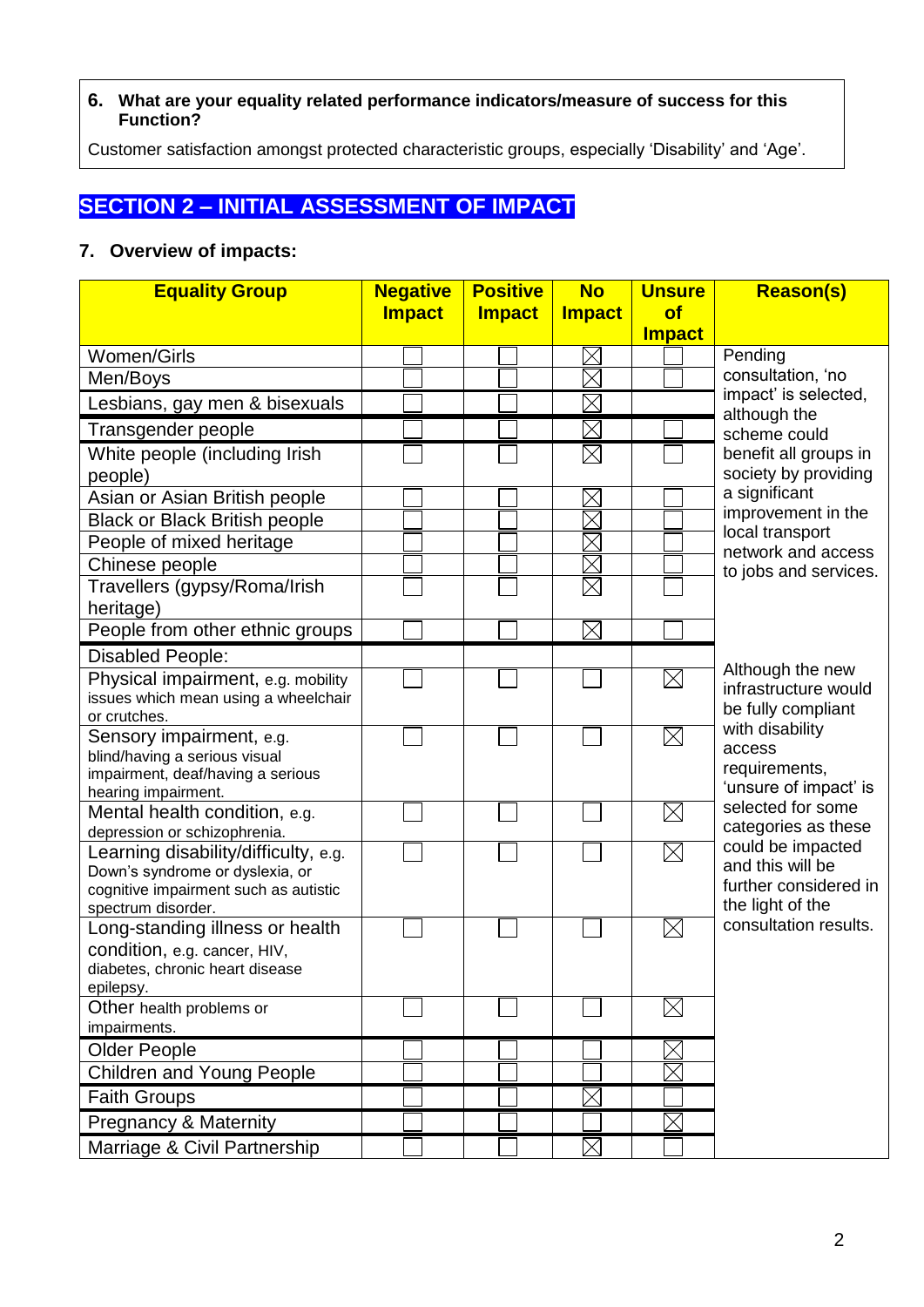| 8.<br>If you have indicated that there is a negative impact on any group, is that impact:                                                                                       |             |           |
|---------------------------------------------------------------------------------------------------------------------------------------------------------------------------------|-------------|-----------|
| Legal?                                                                                                                                                                          | Yes $\Box$  | $No \Box$ |
| Intended?                                                                                                                                                                       | Yes $\Box$  | $No \Box$ |
| Level of impact                                                                                                                                                                 | High $\Box$ | Low       |
| No negative impact<br>has been identified:                                                                                                                                      | $\boxtimes$ |           |
| 9.<br><b>Could you minimise or remove any negative impact - how?</b> (Enter N/A if no negative impact<br>has been identified).                                                  |             |           |
| N/A                                                                                                                                                                             |             |           |
| 10. Could you improve a positive impact of the Function - how? (Enter N/A if no positive impact<br>has been identified).                                                        |             |           |
| New infrastructure must meet all requisite accessibility requirements; the project needs to ensure that<br>these standards are met and, if possible, exceeded.                  |             |           |
| 11. If there is no evidence that the Function promotes equality of opportunity or improved<br>relations, could it be adapted so that it does - how? (Enter N/A if appropriate). |             |           |
| The results from the public consultation will be analysed to identify if there are any potential<br>opportunities to promote equality of opportunity.                           |             |           |
| 12. Any other relevant notes:                                                                                                                                                   |             |           |
| In accord with the Privacy Impact Assessment, any data collected will be stored securely on the<br>council's servers and it will be anonymised in any public documents.         |             |           |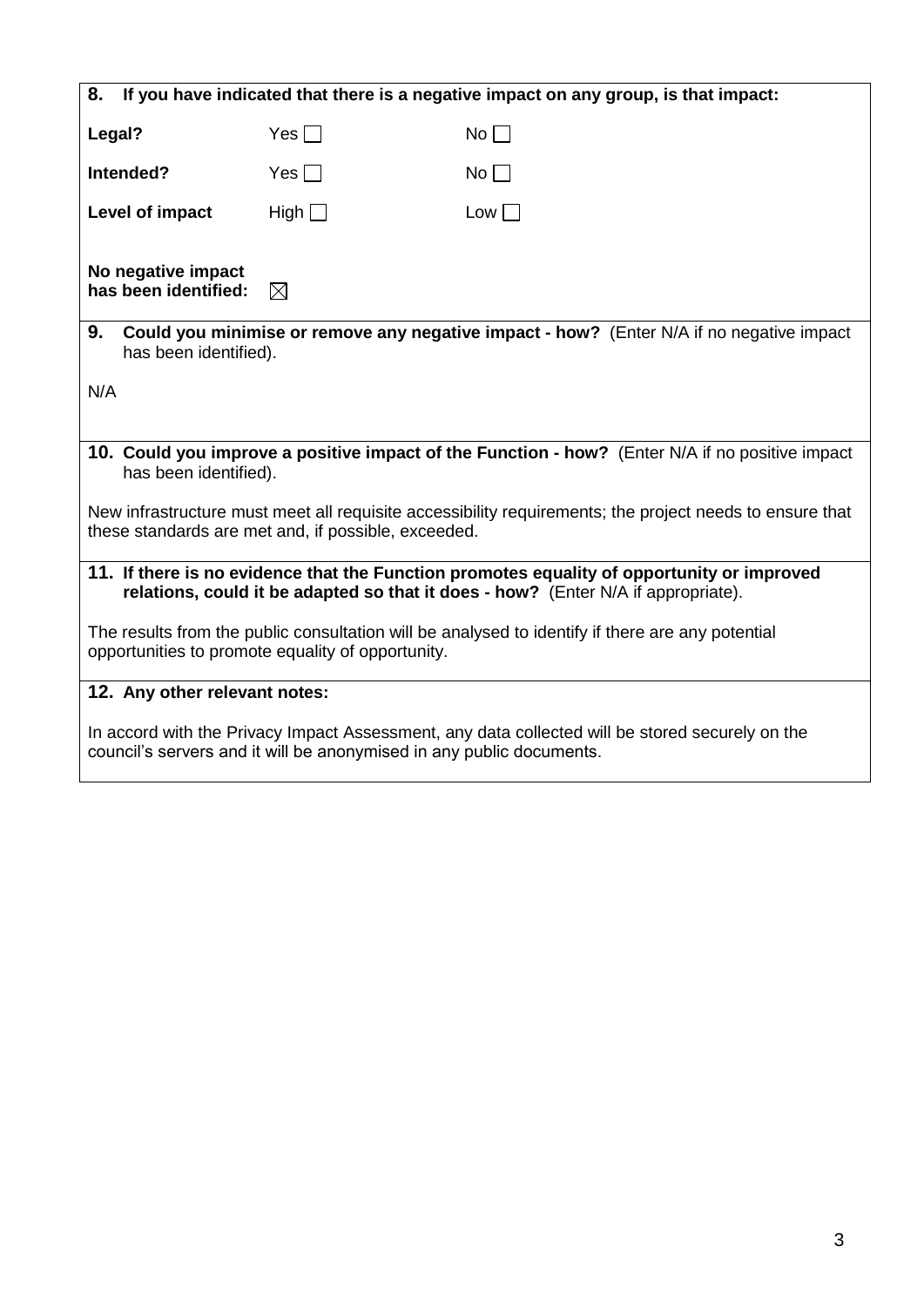## **SECTION 3 – CONSULTATION & RESEARCH IN RELATION TO THE EqIAA**

#### **This section will be updated in the light of the results from the public consultation.**

#### **13. What consultation has been conducted with groups and individuals from groups likely to be affected as well as staff, and what evidence has this provided about equalities impact?**

Consultation to-date is that associated with the [Joint Local Transport Plan](https://travelwest.info/projects/joint-local-transport-plan) [JLTP], the South [Gloucestershire Core Strategy](http://www.southglos.gov.uk/environment-and-planning/planning/planning-local-plans/core-strategy-2006-2027/) and the [Joint Transport Study](https://www.jointplanningwofe.org.uk/consult.ti/JTSTransportVision) (which is described below). As the project proceeds, the scheme will be subject to South Gloucestershire's Consultation Procedures, which specifically includes equalities groups.

The scheme is identified in the JLTP, which has been adopted by the four WoE authorities. As part of the production of the JLTP, extensive consultation was undertaken and an EqIAA was conducted which was taken into consideration when finalising the document. This EqIAA was produced as part of the Strategic Environmental Assessment of the JLTP, which was subject to public consultation.

In addition, the South Gloucestershire Core Strategy, to which the scheme is linked, has been through multiple rounds of public engagement and has been subject to EqIAA, which has identified no negative impacts in relation to any protected characteristic groups. These public consultations have included exhibitions, workshops and consultations, in accordance with statutory planning procedures. All of the consultation activities were advertised widely and have included the Equalities Forums. The consultation and engagement undertaken throughout the Core Strategy's production is documented in a number of reports that are available on the council's websites.

The Joint Transport Study has been subject to two rounds of consultation, the last one being in November-December 2016 and [report on consultation published](https://www.jointplanningwofe.org.uk/gf2.ti/-/756738/25692261.1/PDF/-/Joint_Spatial_Plan_and_Transport_Study_Consultation_Report.pdf) in March 2017.

The council maintains an extensive planning policy consultation database that includes a large number of stakeholder interest groups, including representative groups of disabled people, minority ethnic groups including Gypsy/Traveller groups and a full range of other communities, including groups representing the Equalities Forums. This database is used to contact and inform these groups at each stage of consultation on the Core Strategy.

Public exhibitions and consultation on the Core Strategy was undertaken between 2006 and 2011. The following provides details of those providing feedback in relation to the engagement:

| Gender            |            | <b>Ethnicity</b>       |            |
|-------------------|------------|------------------------|------------|
| Group             | Percentage | Group                  | Percentage |
| Male              | 48%        | <b>White British</b>   | 72%        |
| Female            | 31%        | Any other ethnic group | 10%        |
| Prefer not to say | 4%         | White Irish            | 0%         |
| No Response       | 17%        | No answer              | 17%        |
|                   | 100%       |                        | 100%       |
| Age               |            |                        |            |
| Group             | Percentage |                        |            |
| 18yrs or under    | 1%         |                        |            |
|                   |            |                        |            |

| 91 vu p           | ı vıvvınuyv |
|-------------------|-------------|
| 18yrs or under    | 1%          |
| 19-24 yrs         | 0%          |
| 25-44 yrs         | 15%         |
| 45-64 yrs         | 45%         |
| 65-74 yrs         | 16%         |
| 75-84 yrs         | 2%          |
| $>85$ yrs         | 0%          |
| Prefer not to say | 4%          |
| No answer         | 17%         |
|                   | 100%        |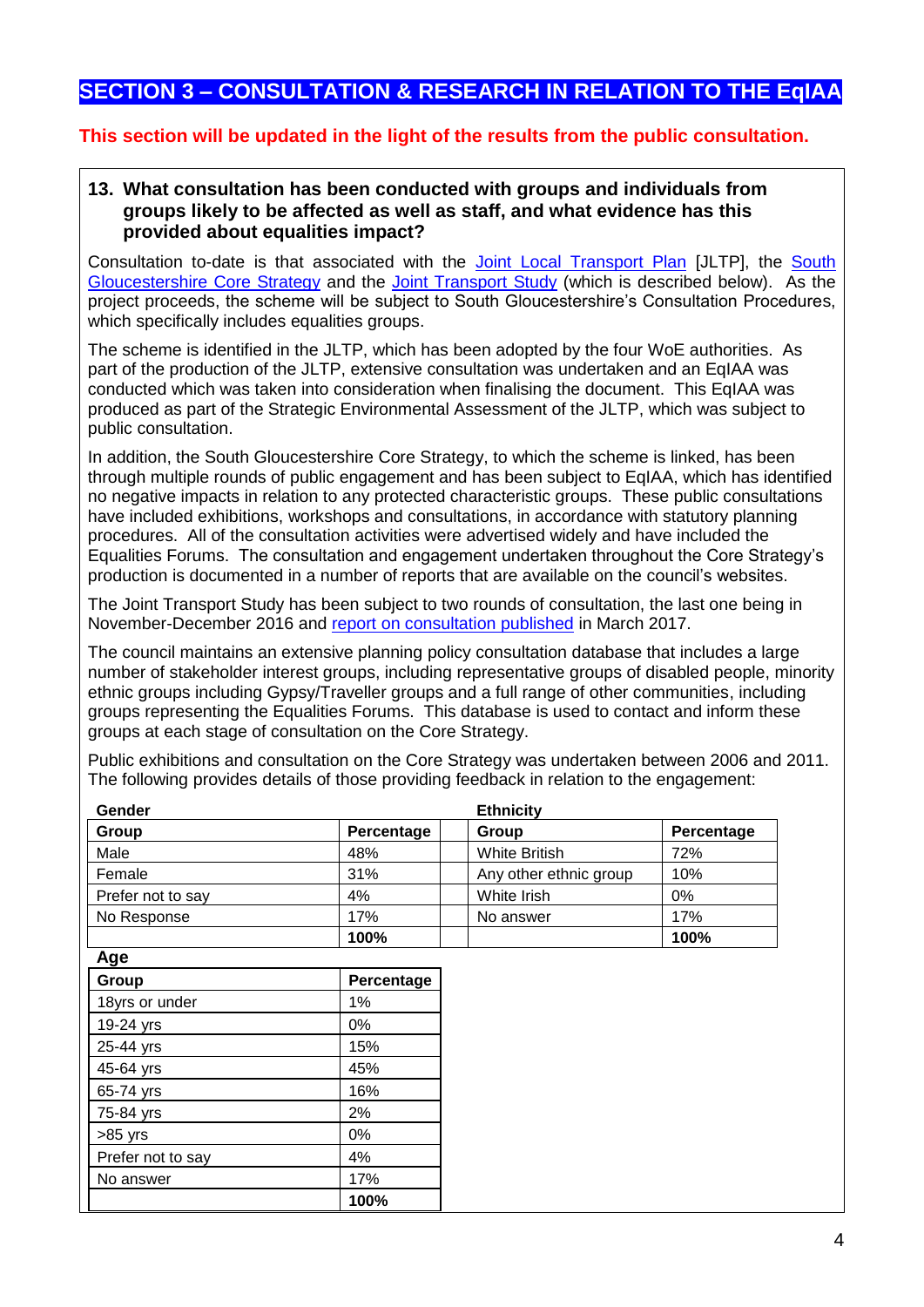### **14. What relevant research (data, reports, expert opinion etc.) has been conducted and what evidence has this provided about equalities impact?**

As stated above, the scheme is identified in the JLTP, development of which included extensive consultation and an EqIAA (link in preceding section). Chapter 1 of the JLTP's EqIAA sets out an analysis of the equalities-related social and economic characteristics of the West of England. This analysis informed the impact assessment, which informed the preparation of the JLTP, which has in turn informed the prioritisation of the major transport schemes.

The scheme supports the Core Strategy; the public consultation for the Core Strategy provided the opportunity for all members of the public to provide the Council with information about equalities issues. The feedback gained shows no adverse equalities issues or impacts having emerged.

The Core Strategy is a high level and strategic document. This means that many of the impacts of new development on groups such as disabled people and older people continue to be addressed as a result of specific and detailed proposals for development which the Core Strategy does not contain.

Any new infrastructure would be fully compliant with disability access requirements, with fully accessible vehicles and passenger information systems that cater for disabled users that would comply with the appropriate legislation and guidance, including:

- [The](http://www.opsi.gov.uk/acts/acts2005/ukpga_20050013_en_1) Equality Act 2010;
- Highways England ;
- DfT, 'Inclusive Mobility A guide to best practice on access to pedestrian and transport infrastructure', (source: [https://www.gov.uk/government/publications/inclusive-mobility\)](https://www.gov.uk/government/publications/inclusive-mobility).

#### **15. What contributions does your function/activity make towards promoting community cohesion?**

One of the central purposes of this scheme is to enhance the opportunities for regeneration and sustainable growth through the better linking of areas of economic and housing expansion with the wider city and region; this has an impact on promoting community cohesion through the provision of enhanced opportunity and connectivity for all communities.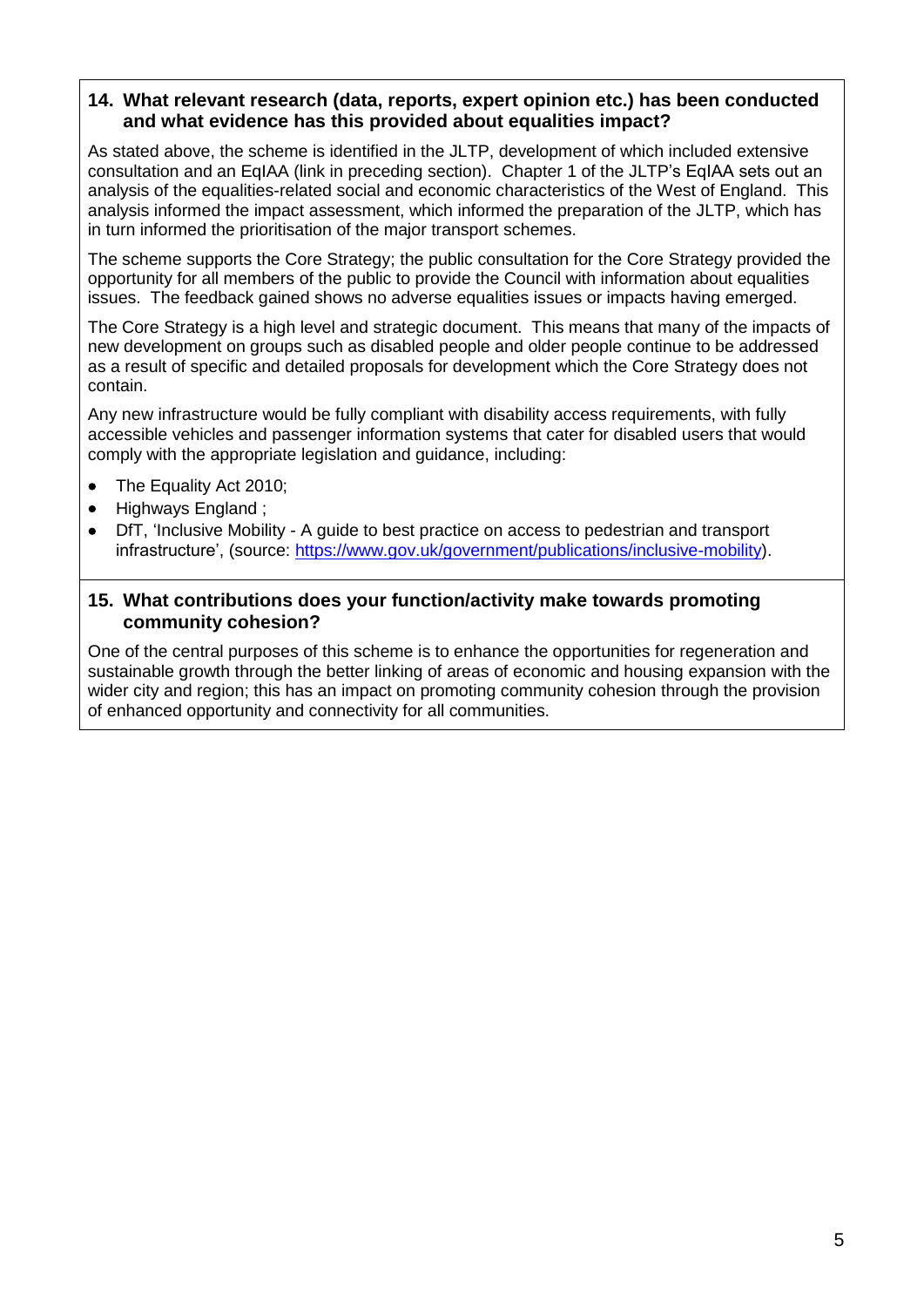### **SECTION 4 – OUTCOMES**

### **16. EqIAA outcome:**

#### **This section will be updated in the light of the results from the public consultation.**

| <b>Outcome</b>                                                                                                                             | <b>Your response</b> | <b>Reason(s) and</b><br><b>Justification</b>                                                                                                                                              |
|--------------------------------------------------------------------------------------------------------------------------------------------|----------------------|-------------------------------------------------------------------------------------------------------------------------------------------------------------------------------------------|
| <b>Outcome 1: No major</b><br>change required.<br><b>Outcome 2: Adjustments to</b>                                                         |                      | No negative impacts have<br>been identified in relation to<br>any equalities group to-<br>date. However, this will be<br>updated in the light of the<br>results from the<br>consultation. |
| remove barriers or to better<br>promote equality have been<br>identified.                                                                  |                      |                                                                                                                                                                                           |
| <b>Outcome 3: Continue</b><br>despite having identified<br>potential for adverse impact<br>or missed opportunities to<br>promote equality. |                      |                                                                                                                                                                                           |
| <b>Outcome 4: Stop and</b><br>rethink.                                                                                                     |                      |                                                                                                                                                                                           |

#### **17. List the actions you will take as a result of this EqIAA.**

The schemes will be subject to South Gloucestershire's Consultation Procedure. This will be carried out in accordance with the Council's 'Consultation Framework' (which includes 'Customer Insight' equalities guidance).

This Initial EqIAA will be subject to updating post-consultation, ensuring that equalities impacts are identified, assessed and analysed on an on-going basis and are aligned to project progress.